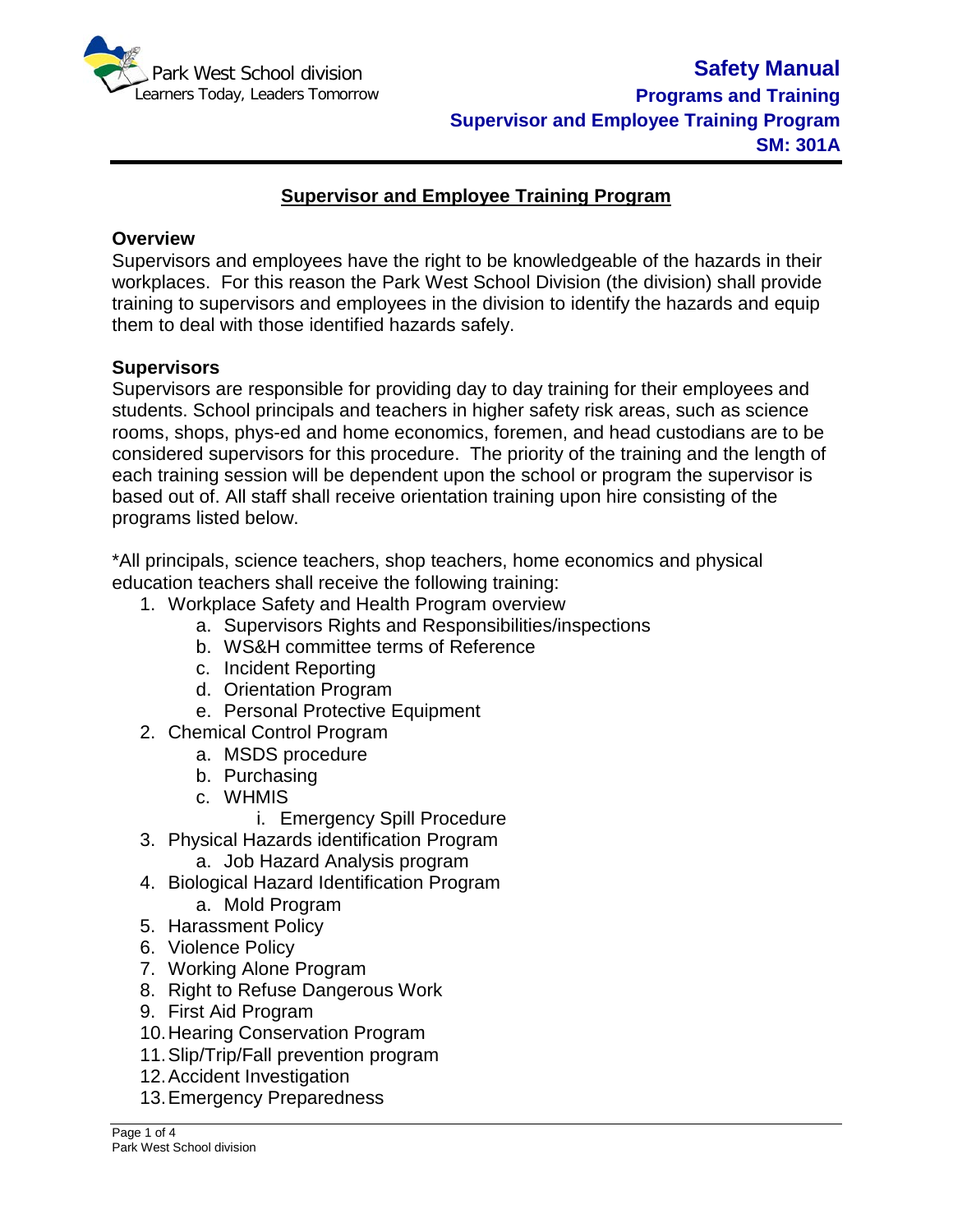

## 14.Safety Audit Program

\*Maintenance Supervisor and Senior Custodians will receive the following training programs:

- 1. Workplace Safety and Health Program overview
	- a. Supervisors Rights and Responsibilities/inspections
	- b. WS&H committee terms of Reference
	- c. Incident Reporting
	- d. Orientation Program
	- e. Personal Protective Equipment
- 2. Chemical Control Program
	- a. MSDS procedure
	- b. Purchasing
	- c. WHMIS
		- i. Emergency Spill Procedure
- 3. Physical Hazards identification Program
	- a. Job Hazard Analysis program
- 4. Biological Hazard Identification Program
- a. Mold Program
- 5. Harassment Policy
- 6. Violence Policy
- 7. Working Alone Program
- 8. Right to Refuse Dangerous Work
- 9. First Aid Program
- 10.Hearing Conservation Program
- 11.Slip/Trip/Fall prevention program
- 12.Accident Investigation
- 13.Emergency Preparedness
- 14.Lock out Program
- 15.Fall Arrest Program
- 16.Racking and Shelving
- 17.Air Sampling and Ventilation Inspection
- 18.Confined space Policy
- 19.Machine Guarding Policy
- 20.Hot works program
- 21.Powered Mobile Equipment
- 22.Asbestos Identification Program
- 23.Contracted or self-employed persons

\*All teachers shall receive the following training programs:

- 1. Workplace Safety and Health Program overview
	- a. Supervisors Rights and Responsibilities/inspections
	- b. WS&H committee terms of Reference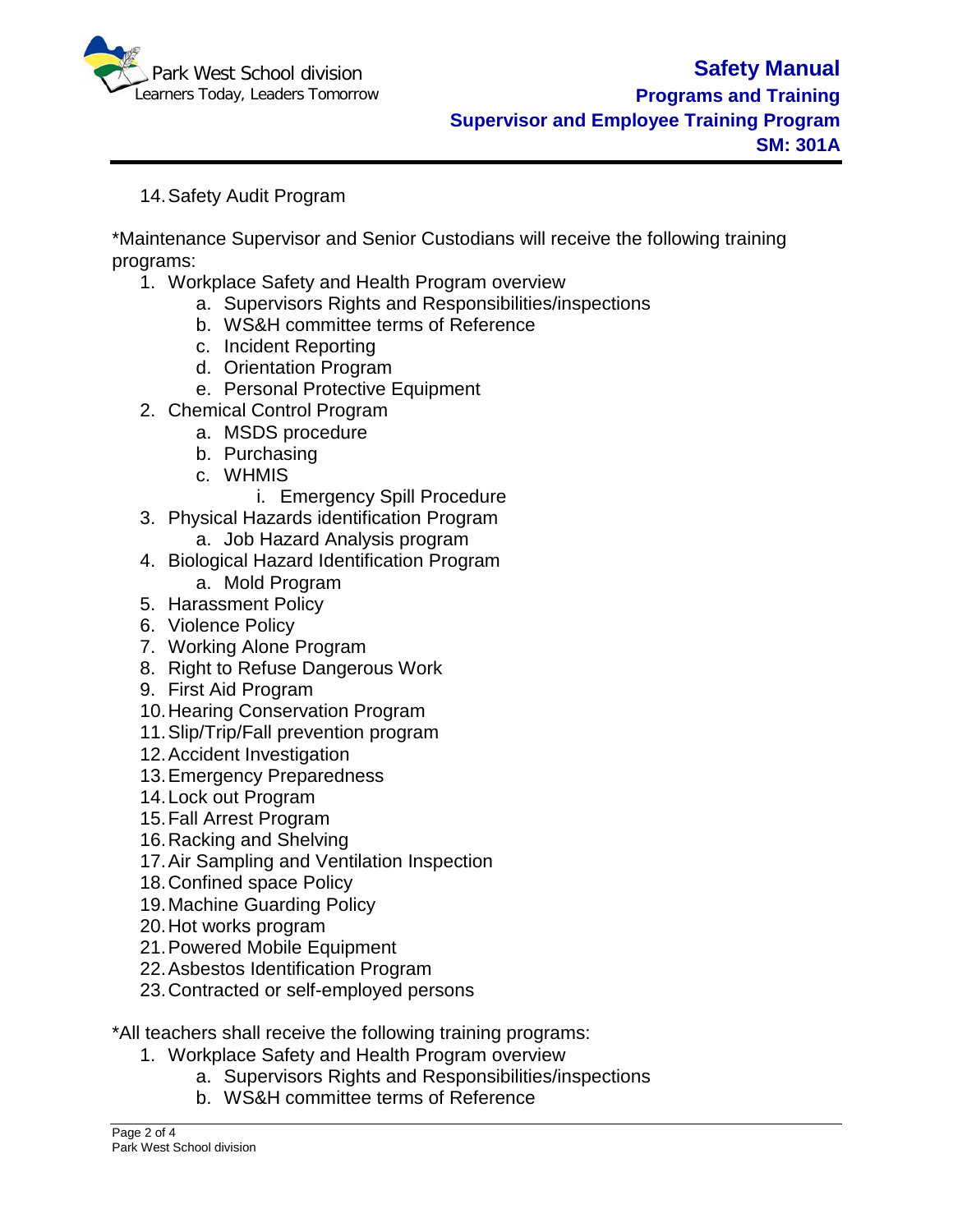

### **Programs and Training Supervisor and Employee Training Program SM: 301A**

- c. Incident Reporting
- d. Orientation Program
- e. Personal Protective Equipment
- 2. Chemical Control Program
	- a. MSDS procedure
	- b. Purchasing
	- c. WHMIS
		- i. Emergency Spill Procedure
- 3. Physical Hazards identification Program
	- a. Job Hazard Analysis program
- 4. Biological Hazard Identification Program
	- a. Mold Program
- 5. Harassment Policy
- 6. Violence Policy
- 7. Working Alone Program
- 8. Right to Refuse Dangerous Work
- 9. First Aid Program
- 10.Hearing Conservation Program
- 11.Slip/Trip/Fall prevention program
- 12.Accident Investigation
- 13.Emergency Preparedness

\*All custodians and maintenance staff will receive the following training programs:

- 1. Workplace Safety and Health Program overview
	- a. Supervisors Rights and Responsibilities/inspections
	- b. WS&H committee terms of Reference
	- c. Incident Reporting
	- d. Orientation Program
	- e. Personal Protective Equipment
- 2. Chemical Control Program
	- a. MSDS procedure
	- b. Purchasing
	- c. WHMIS
		- i. Emergency Spill Procedure
- 3. Physical Hazards identification Program
	- a. Job Hazard Analysis program
- 4. Biological Hazard Identification Program a. Mold Program
- 5. Harassment Policy
- 6. Violence Policy
- 7. Working Alone Program
- 8. Right to Refuse Dangerous Work
- 9. First Aid Program